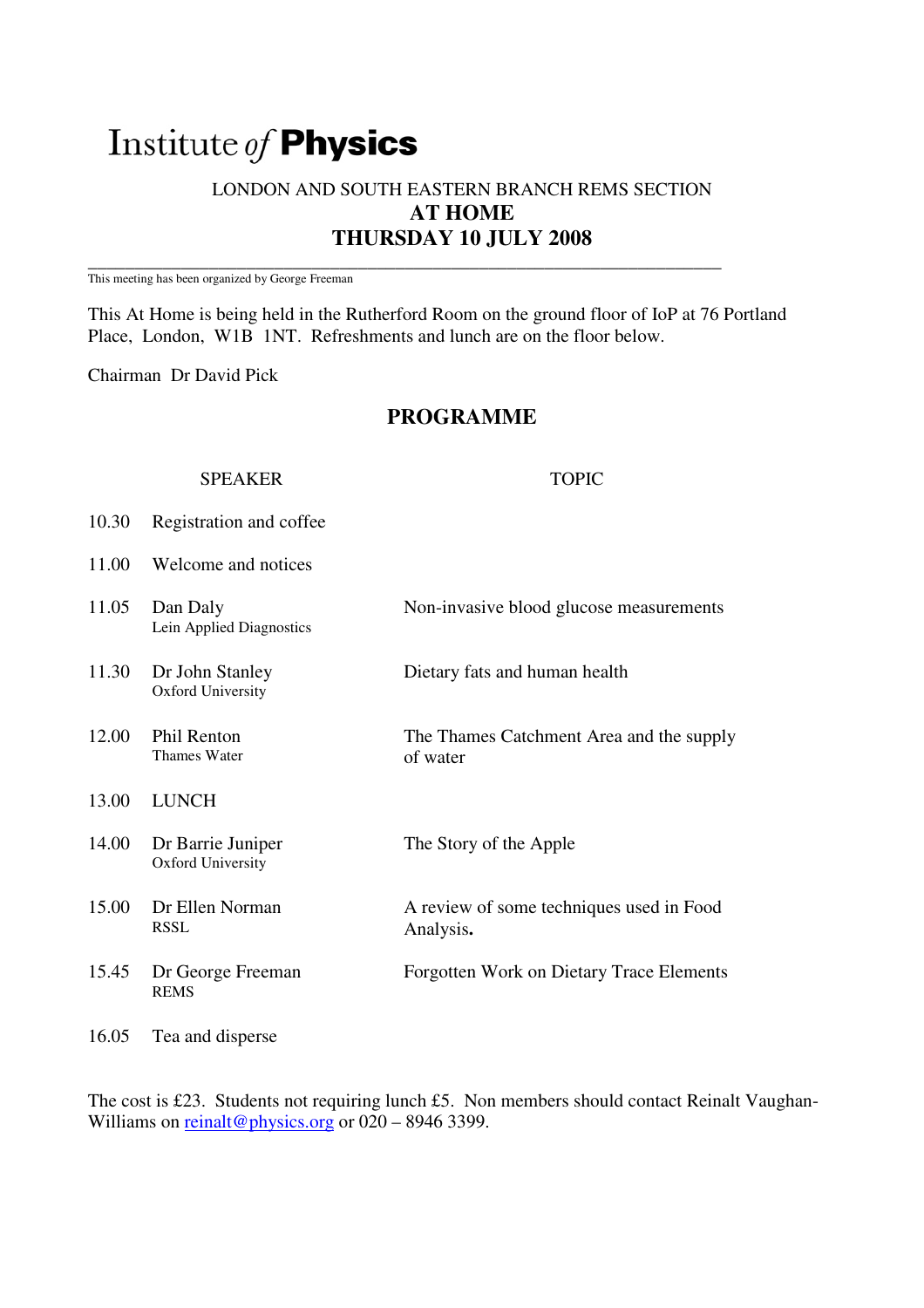## **Abstracts and biographical details**

## **Non-invasive blood glucose measurements**

Dan Daly, Director, Lein Applied Diagnostics Ltd., Reading Enterprise Hub, The University of Reading, Earley Gate, Whiteknights Road, Reading, RG6 6AU 0845 456 5971 dan.daly@lein-ad.com www.lein-ad.com

## **Abstract:**

Lein is developing an innovative non-invasive platform technology to exploit the diagnostic properties of the eye. The primary product will be a non-invasive glucose meter for people with diabetes that will have the look and feel of a mobile phone. The user will simply look into it to measure their glucose level. This meter will eliminate the need for the more painful traditional 'finger stick' solutions that are widely disliked by people with diabetes.

## **Brief CV:**

Dan Daly spent a number of years at NPL working on the development of novel micro-optical devices and associated measurement systems. He then spent 2 years in Switzerland with Leister Process Technologies helping to build-up a MEMS manufacturing facility. After the downturn in the optical telecommunications industry in 2003 he left PerkinElmer and co-founded Lein with the intention of exploiting the optical advances made during the telecoms boom in the medical device industry.

## **Dietary fats and human health**

Dr John Stanley, Oxford University

Trinity College and St Hugh's College, Oxford and Lincoln Edge Nutrition john.stanley@trinity.ox.ac.uk

## **Abstract:**

All governments recommend a reduction in the intake of saturated fat in an attempt to improve the health of their country's populations. Cardiovascular disease remains the main cause of mortality and morbidity in most countries of the world. There are numerous risk factors which contribute to the development of cardiovascular disease but the one that has received the most attention is a high concentration of cholesterol in the blood. It is well established that a lower intake of saturated fat results in a lower concentration of cholesterol in the blood. Hence, a lower intake of saturated fat should result in a lower risk of cardiovascular disease and this is the reason for the dietary recommendation.

This presentation will critically examine the experimental evidence for the saturated fat dietary recommendation. This will involve a close look at the different fractions of cholesterol in the blood, some of which increase risk namely low density lipoprotein (LDL) cholesterol and others which decrease risk namely high density lipoprotein (HDL) cholesterol. In addition, the different types of fat found in the diet, including saturated, monounsaturated, polyunsaturated and trans, which have different effects on the blood cholesterol level will be reviewed. This presentation will highlight the somewhat surprising conclusion that marine oils which are rich in n-3 polyunsaturated fat have the greatest effect on the risk of cardiovascular disease despite the fact that they have no effect on the blood cholesterol level.

# **Brief CV:**

After periods of time working as a nutritionist in government, industry and academia I now divide my time between teaching and consultancy. I was appointed Lecturer in Biochemistry at Trinity College, Oxford in October 1995 and to a second Lectureship in Biochemistry at St Hugh's College, Oxford in October 2006. Both posts involve teaching metabolism, a basic part of both courses, to biochemistry and medical students. My consultancy, Lincoln Edge Nutrition, provides nutrition advice to government and industry. Since January, 1999 I have been a regular contributor to the journal *Lipid Technology* and publish an article on a subject of current interest to the fats and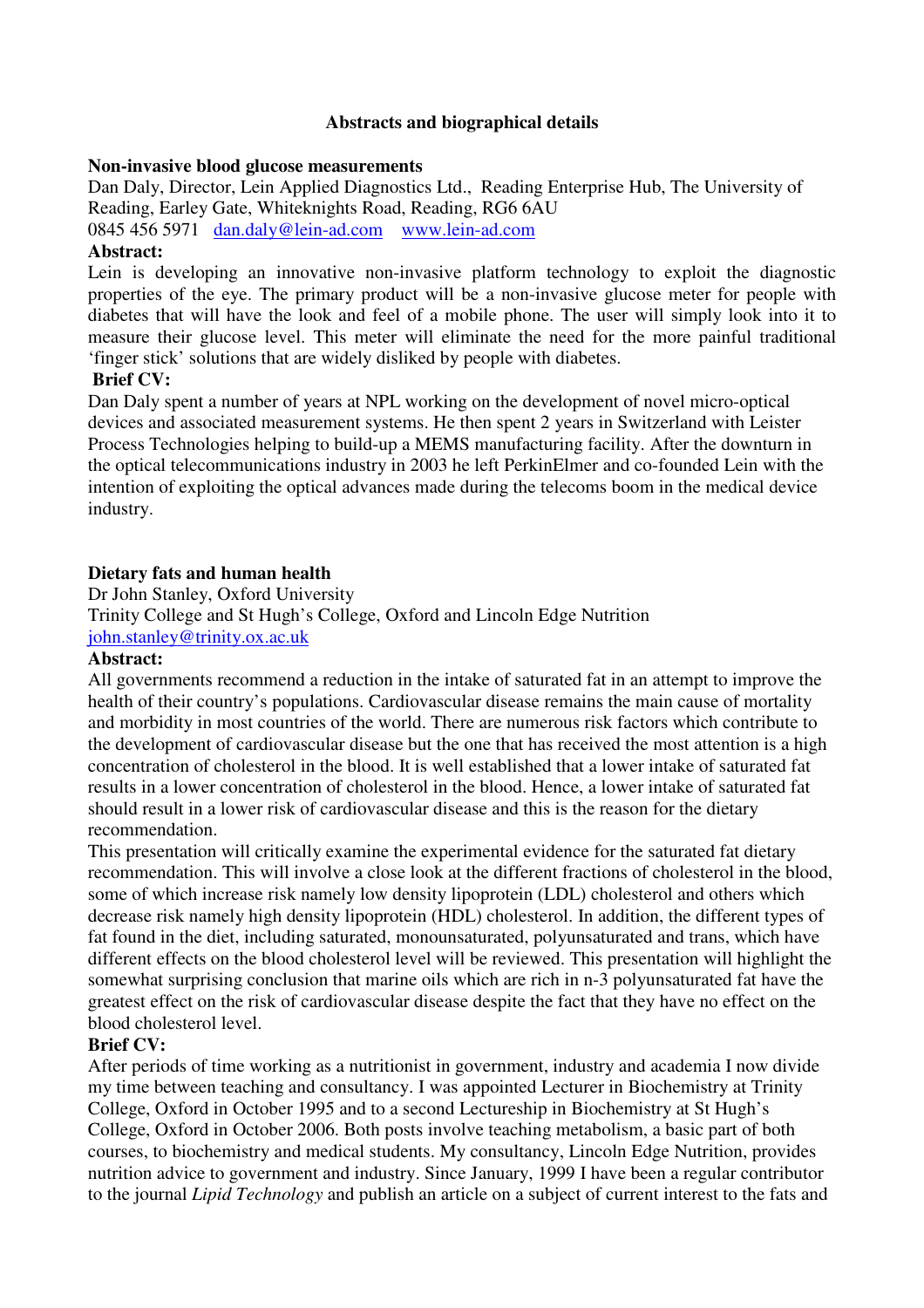oils industry in human nutrition every two months. I am adviser to the Food Standards Agency for their research programme on Diet and Cardiovascular Health and also have contracts with the Coffee Industry and the Cereal Industry

# **The Thames Catchment Area and the supply of water**

Phil Renton, MSC, CIWEM, Thames Water: Scientific Consultant, Water Quality, Water Operations, Walton AWT, Hurst Rd, Walton on Thames, KT12 2EG 020 7713 68393, phil.renton@thameswater.co.uk

# **Abstract:**

Thames Water Utilities Limited is the UK's largest regulated water and wastewater services company, based on number of properties served. We have over 8 million clean water and over 13 million sewerage customers, which is nearly a quarter of the total population of England and Wales. The region within which we provide regulated water and sewerage services occupies about 13,750 square kilometres and encompasses more than nine percent of the total area of England and Wales. Our regulated business area reaches as far as Cirencester in the west, Dartford in the east, Banbury in the north and Haslemere in the south. We also serve London, the UK's largest and most densely populated city, with very high concentrations of traffic and economic activity around the clock. The supply of water to our customers involves abstracting water, treating it to strict drinking water quality standards, distributing it to customers' premises through our network of pipes, or mains. Water is abstracted from surface sources, such as rivers or via reservoirs, or from underground sources like aquifers, via wells and boreholes.

We use reservoirs to store untreated raw water and underground service reservoirs for treated water, to maintain the continuity of supply.

Providing sewerage services involves the collection, treatment and disposal of sewage, which includes domestic sewage, trade effluent from other businesses and surface water. Sewage is collected through our network of sewers and moved, by pumping, to sewage treatment works, where it is treated.

Sewage sludge resulting from the treatment process may be recycled, used for power generation, reused on land or disposed of by a variety of methods.

We bill and collect payment from our millions of customers, both domestic and non-domestic and manage calls and correspondence from them. To give an idea of the scale of this, we deliver around nine million items of post every year, including 6.7 million bills.

NB: The presentation will focus on the abstraction and treatment of potable water primarily on those systems serving London.

# **Brief CV:**

32yrs in the water industry, primary focus - potable water production, monitoring and control, London and Thames Valley

Managed DW process science and monitoring teams.

Member of the historic Thames Water International, commissioning and training team in Izmit, Turkey.

Team member - due diligence in Puerto Rico and Madrid.

Currently a member of the consultancy team working on the production of Drinking Water Safety Plans.

# **The Story of the Apple**

Dr. Barrie Juniper, Reader Emeritus, Department of Plant Sciences, University of Oxford, and Fellow Emeritus of St. Catherine's College, Oxford. OX1 3RB 01865 275 076 barrie.juniper@plants.ox.ac.uk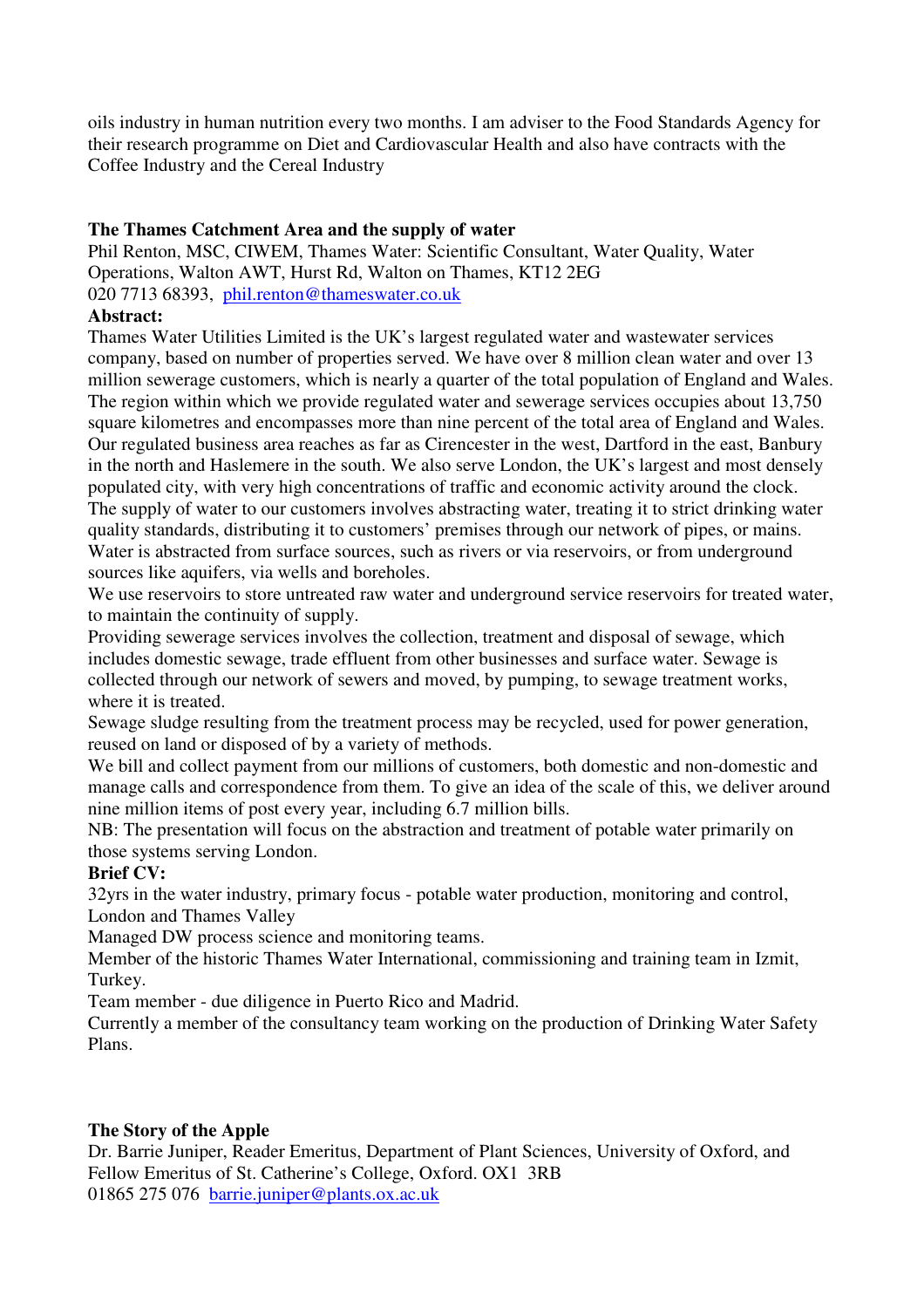#### **Abstract:**

 What we can call the 'sweet' apple (as opposed to crab apples) of the western world appears, from the DNA evidence, to have evolved, over a period of some twelve million years, in the Tien Shan, a range of mountains that runs, politically now, from extreme western China, through Kazakhstan to Uzbekistan in the west and south through Kirgistan to Tajikistan. This huge area, through the great warm reservoir of the Indian Ocean, has never been glaciated in recent geological time and has remained, albeit geologically disturbed, a haven for plant and animal evolution virtually unique on the planet.

 Into this haven, probably from the east, came a small-fruited, bird-distributed, eo-apple something like the Siberian crab (*Malus baccata).* Over enormous geological time and through constant geological disturbance causing a rapid turnover of individual trees, and through the agency, primarily of bears, this tiny, to us almost inedible apple, was converted directly to the apple of our supermarkets. There does not, surprisingly, seem to have been any hybridisation, and apples can still be found in the fragmentary FRUIT FOREST of the mountains that would pass muster on any fruit stall in the west.

 The apple moved west (but not east because the deserts had already closed off this route) principally in the bellies of the newly-domesticated horse. The horses' sharp hooves pushed the resistant seeds into the soft soil of the oases. Orchards of random seedlings emerged and from these open pollinations came, selected, the sweet large fruits of the western world. These elite seedlings could, it was soon found, be preserved for eternity as clones, by the newly invented (probably about 3000 years ago) device of grafting, somewhere in the Babylonian empires.

 This new crop was entering into established agricultural communities and was found, empirically, to be a valuable addition to the diet, not only because it could be picked and eaten straight off the tree, and was an excellent source of vitamins and minerals, but could, with care and little energy input, be stored virtually until apples came again.

#### **Brief CV:**

I have spent most of my academic life working in what is now the Plant Sciences Department of the University of Oxford. For much of that time I was in charge of the electron microscope unit, but also lectured on a range of subjects including the origin of crops. In 1974 I was elected a Fellow of St. Catherine's College, Oxford. *Inter alia* I spent sabbaticals and working stints in Berkeley and Santa Barbara (California) and the University of Arizona at Tucson. On retirement I was awarded a post-retirement Leverhulme Professorship (a.k.a. a Geriatric Professorship) and spent the next ten years, much of it in Central Asia, trying to work out the origin of the apple. The result was THE STORY OF THE APPLE (Timber Press 2006). I am now working on the origin of the mulberries, also from China and Central Asia, and the TRADESCANT ORCHARD collection in the Bodelian Library.

## **A review of some techniques used in Food Analysis.**

Ellen Norman, Technical Manager – Analytical Chemistry and metals, Reading Scientific Services Ltd., Whiteknights Road, Reading, RG6 6BZ

0118 986 8541 ellen.norman@rssl.com www.rssl.com

#### **Abstract:**

Food analysts today have a bewildering array of techniques to choose from, from the simplest colourimetric analysis to analyses which require instruments worth hundreds of thousands of pounds.

The talk will review some of the application of some of these techniques and the limitations of these analyses. The labelling of food is becoming evermore complex and this review will look at how we measure some of these key parameters found in the food we eat daily.

Some of the main areas explored will be the ways of measuring minerals and metals; sulphites; and antioxidants.